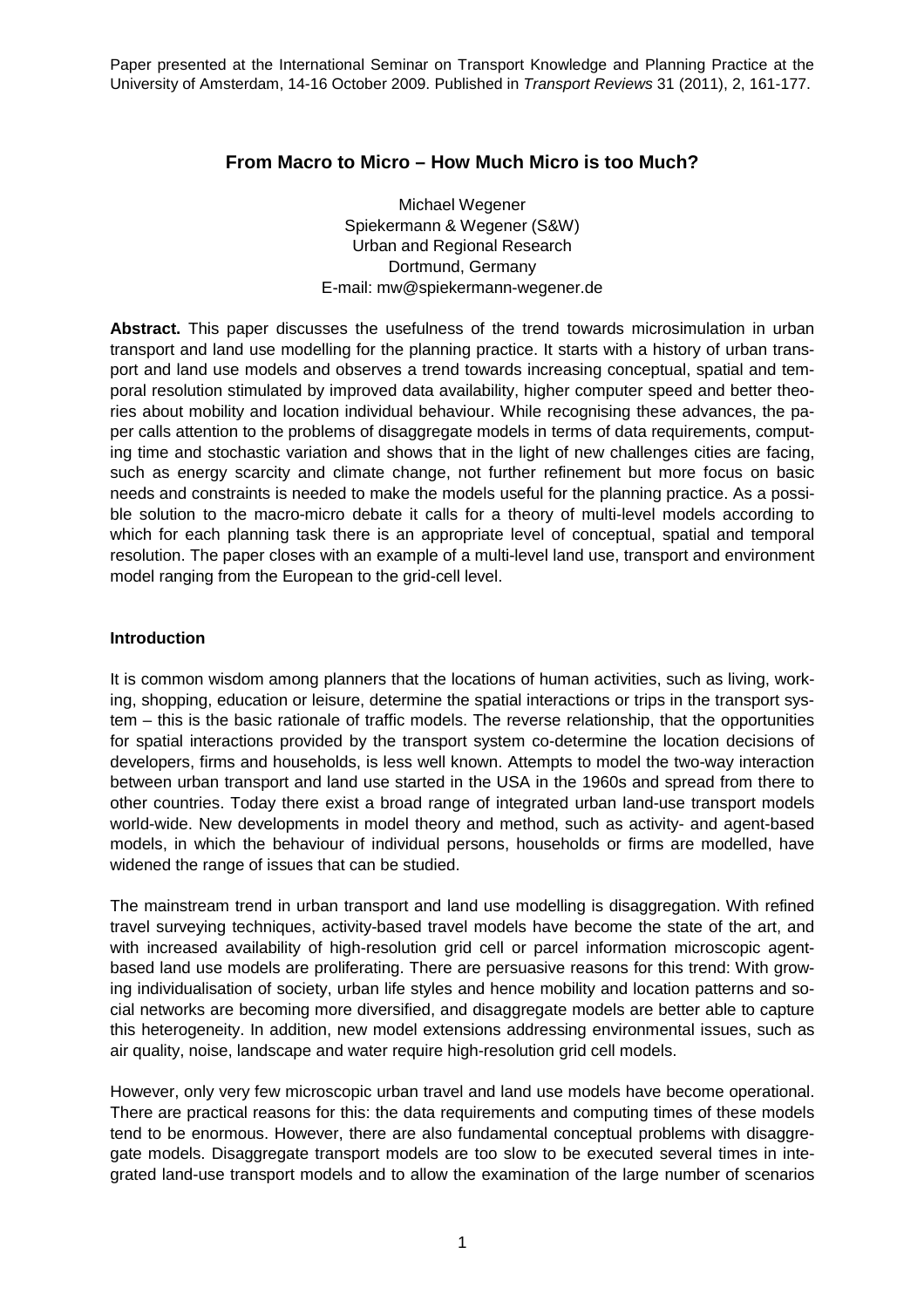required for the composition of integrated strategies or policy packages. The results of microsimulations are subject to stochastic variation, i.e. may vary significantly between model runs with different random number seeds unless averaged to a level of aggregation they were designed to overcome. If, as most experts agree, the imperative of reducing greenhouse gas emissions and the ultimate depletion of fossil fuels will make transport significantly more expensive in the future, mobility and location will depend less on individual life styles and preferences and more on basic needs and constraints. This will change the priorities in transport and land use modelling and weaken the reasons for using activity-based or agent-based models.

The conclusion is that disaggregation has a price and that the principle "the more micro the better" may be misleading. This suggests that for each modelling task there is an appropriate level of conceptual, spatial and temporal resolution. The challenge is to develop a theory of balanced multi-level models which are as complex as necessary and, to quote Albert Einstein (1934), as simple as possible but no simpler. The paper closes with an example of a multi-level land use, transport and environment model ranging in spatial resolution from the European region to the grid-cell level.

### **History of urban transport and land use modelling**

The growing knowledge about the relationships between urban land use and transport was behind the development of the first integrated land-use transport models in the USA in the 1960s. (Wegener, 1994). The Model of Metropolis by Lowry (1964) was the first attempt to quantify the land-use transport feedback cycle in one integrated model. The Lowry model stimulated a large number of increasingly complex land-use transport models in the USA, including the models by Goldner (1971) and Putman (1983, 1991), and only little later also in Europe, such as the models by Echenique (Geraldes et al., 1978), Mackett (1983) and Wegener (1982).

Many of these early models were not successful because of unexpected difficulties of data collection and calibration and the still imperfect computer technology of the time. More important, however, was that the models were mainly used to improve the efficiency of the transport system under conditions of urban growth and had nothing to say about the ethnic and social conflicts arising in US cities at that time. Moreover, the models were committed to the paradigm of topdown synoptic rationalism in planning theory, which was increasingly replaced by incremental, participatory forms of planning. In his "Requiem for large-scale models", Lee (1973) accused the models of "seven sins": hypercomprehensiveness, grossness, mechanicalness, expensiveness, hungriness, wrongheadedness and complicatedness. The result of the change in acceptance of the models was that the urban modelling community largely retreated to academia.

But the requiem was premature. Many of the technical problems of the early models were solved by better data availability and faster computers. The spatial and substantial resolution of the models was increased and they were based on better theories, such as bid-rent theory, discrete choice theory and user equilibrium in transport networks. In addition better visualisation techniques made the results of the models better understood by citizens and policy makers.

The 1990s brought a revival in the development of urban land-use transport models. New environmental legislation in the US, such as the Intermodal Surface Transportation Efficiency Act (ISTEA) of 1991 required that cities applying for Federal funds for transport investments demonstrate the likely impacts of their projects on land use and the environment. In Europe the European Commission initiated a large research programme in which in several projects integrated land-use transport models were applied (Marshall and Banister, 2007). Several integrated landuse transport models, such as MEPLAN (Echenique et al., 1990), TRANUS (de la Barra, 1989),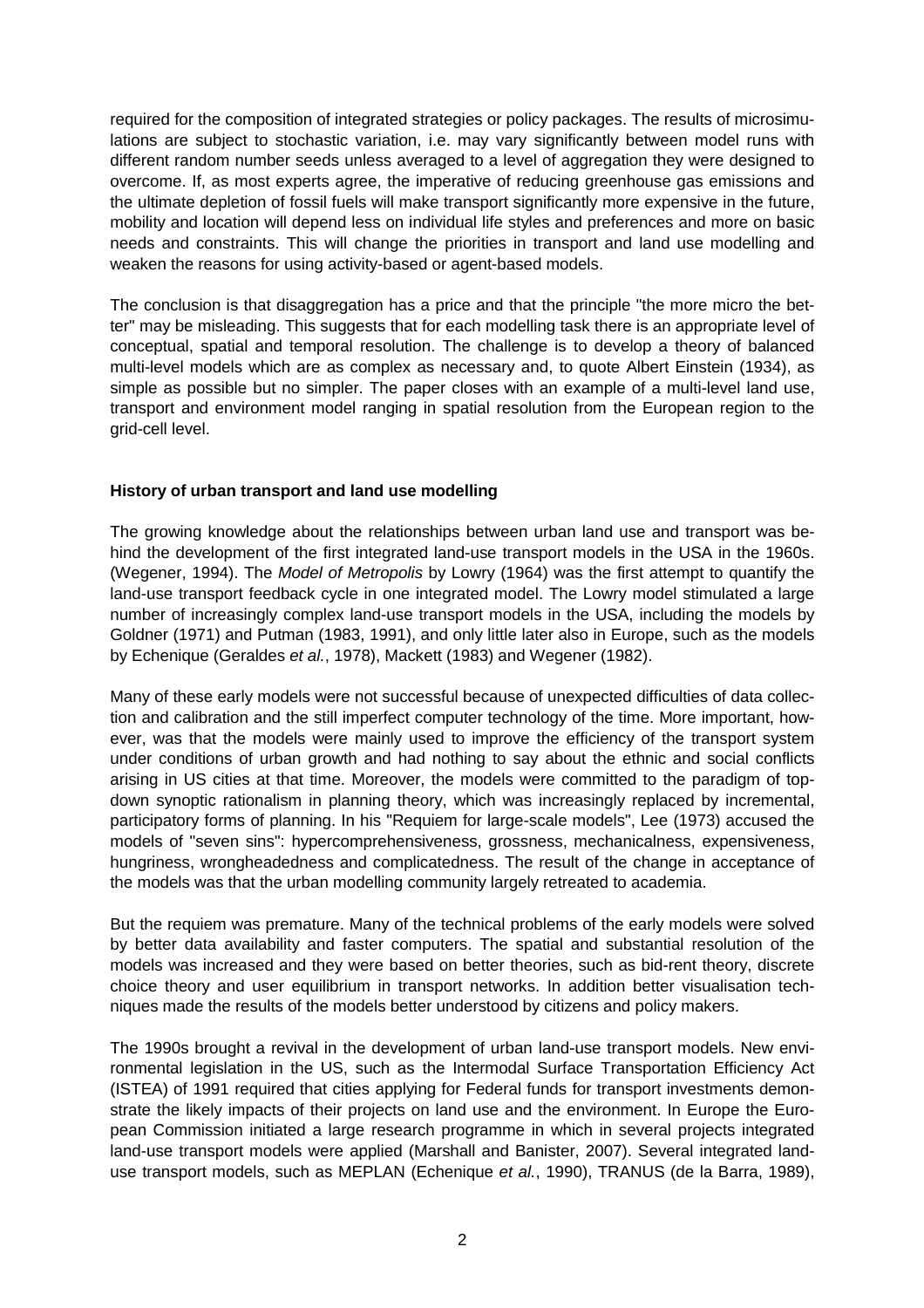DELTA (Simmonds, 1999) and UrbanSim (Waddell, 2002) were applied in a growing number of metropolitan areas, and the first such models, TRANUS and UrbanSim, were made available as Open Source on the Internet.

More recent developments seem to herald an unlimited golden future for urban land-use transport models (Wegener, 2004). New developments in data availability brought about by geographical information systems (GIS) and further advances in computer technology have removed former technical barriers. New developments in model theory and method, such as activity- and agentbased models, have widened the range of issues that can be studied. A world-wide community of urban modellers meets regularly at conferences, such as the World Conference on Transport Research (WCTR), Computers in Urban Planning and Urban Management (CUPUM) and the Annual Meeting of the Transportation Research Board (TRB).

### **Disaggregate urban transport and land use models**

Any observer of professional journals will agree that the main current trend in urban transport and land use modelling is disaggregation. There are both technical and conceptual reasons for this. Technical reasons include refined travel surveying techniques and increased availability of highresolution grid-cell or parcel information from geographic information systems as well as huge advances in computer capacity and speed. Conceptual reasons include improved theories and empirical knowledge about human cognition, preferences, behaviour under uncertainty and constraints and interactions between individuals in households, groups and larger social networks. Stimulated by these advances, activity-based microsimulation travel models have become the state of the art and microscopic agent-based microsimulation land use models are proliferating.

There are persuasive reasons for this trend towards disaggregate models. In affluent and highly mobile societies there has been a growing potential for individualisation, the choice of diversified life styles and social networks and hence mobility and location patterns (Salomon et al., 2002). Disaggregate models of individual behaviour are better able to capture this heterogeneity. In addition, new model extensions addressing environmental issues, such as air quality, noise, landscape and water require high-resolution grid cell models.

The micro-macro dichotomy, i.e. the relationship between individual behaviour and social processes, has been a recurrent theme in the social sciences (Schelling, 1978, Alexander et al., 1987). Microsimulation was first used in the social sciences by Orcutt et al. (1961). Early applications with a spatial dimension covered a wide range of processes, such as spatial diffusion (Hägerstrand, 1968), urban development (Chapin and Weiss, 1968), travel behaviour (Lenntorp, 1976, Poeck and Zumkeller, 1976, Kreibich, 1979), household dynamics (Clarke et al., 1980, Clarke and Holm, 1987) and housing choice (Kain and Apgar, 1985, Wegener, 1985). Since the 1980s several microsimulation models of urban land use and transport have been developed (Hayashi and Tomita 1989, Mackett, 1985, 1990, Landis, 1994, Landis and Zhang, 1998a, 1998b, Waddell, 1998a, 1998b, 2002, Wegener and Spiekermann, 1996, Salomon et al., 2002, Miller and Salvini, 2001, Beckmann et al., 2007, Ettema et al., 2007, Feldman et al., 2007b).

An alternative modelling approach originated from the theory of cellular dynamics. Cellular automata (CA) are objects associated with rectangular areas called cells. CA follow simple stimulusresponse rules to change or not to change the state of cells based on the state of adjacent or near-by cells (White and Engelen, 1994, Batty and Xie, 1994, Batty, 1997, 2005). More complex stimulus-response behaviour is possible in multi-reactive agent or agent-based models. Multireactive agents are automata with the ability to change their environment but also their own behaviour, i.e. they are able to learn (Ferrand, 2000).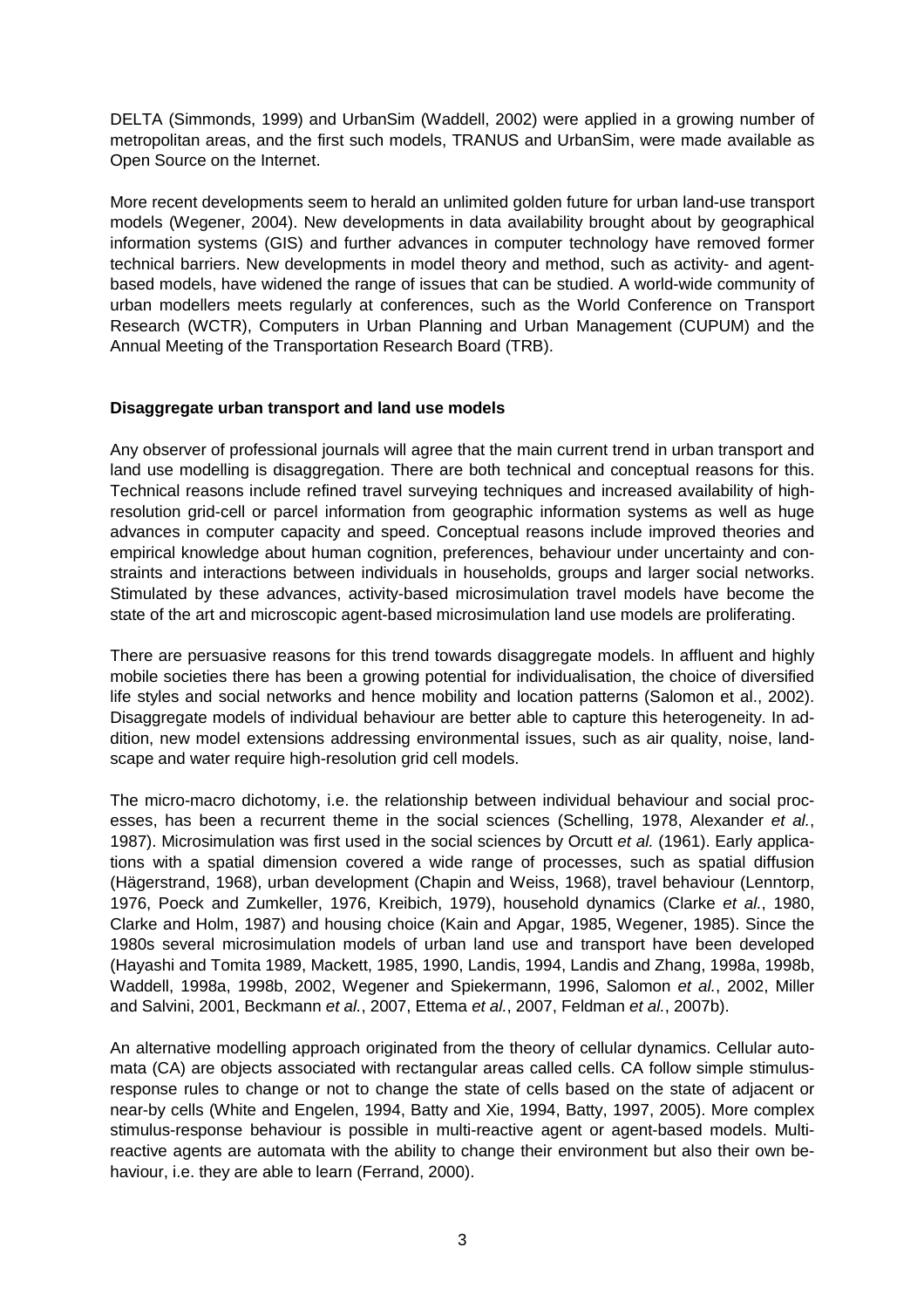The most advanced type of spatial microsimulation models are activity-based travel models. Disaggregate travel models aim at a one-to-one reproduction of spatial behaviour by which individuals choose between mobility options in their pursuit of activities during a day (Axhausen and Gärling, 1992, Ben Akiva et al., 1996). Activity-based travel models start from interdependent activity programmes of household members and translate these into tours consisting of one or more trips. Activity-based travel models disaggregate travel behaviour by time of day, which permits the modelling of choice of departure time. There are also disaggregate traffic assignment models based on queuing or CA approaches, e.g. in the TRANSIMS (Nagel et al., 1999, TRANSIMS, 2009) and MATSim (Balmer et al., 2008) projects, which reproduce the movement of vehicles in the road network with a level of detail not known before.

However, not all disaggregate urban and transport modelling projects have been successful (see, for instance, Wagner and Wegener, 2007, Nguyen-Luong, 2008). Many large modelling projects failed to deliver in the time available or had to reduce their too ambitious targets. Many applications of established models by others than their authors did not become operational. Many projects got lost in data collection and calibration and did not reach the state of policy analysis. Many projects remained in the academic environment and produced only PhD theses. Many applications of microscopic activity- or agent-based models ignored the pitfalls of stochastic variation and published results with illusionary precision. In addition, most present modelling projects have not yet responded to the new challenges urban planning will face in the future. It will take some time until the first urban land-use transport models fully based on microsimulation will be operational and be adopted by the planning practice.

### **Problems of disaggregate models**

The reasons for these failures are partly practical, such as large data requirements and long computing times, and partly conceptual, such as uncertainty due to stochastic variation. In addition the new challenges cities are facing may call for other priorities in model design.

## Data requirements

Disaggregate spatial microsimulation models require disaggregate data for a calibration period. Activity-based travel models and agent-based land use models require detailed information on the socio-economic situation of individual households and age, gender and occupation of each household member. In most countries this kind of information is not available from census data, either for privacy reasons or because full censuses tend to be less frequently taken in many countries. Except for work trips, mobility behaviour with the detail required for activity-based travel models can be obtained only from extensive surveys or travel diaries, which are time-consuming and location-specific, i.e. cannot be easily transferred to other regions. Recent suggestions to use data on the movements of mobile phone users routinely collected by phone companies give rise to substantial privacy concerns and meet with heavy resistance by civil rights groups.

Because of these constraints in data availability, the usual practice is to construct "synthetic populations" of households and firms from more aggregate data based on statistical estimation techniques, such as Monte Carlo sampling or iterative proportional fitting (Beckman et al., 1995). These techniques ensure that the synthetic micro data are consistent with known aggregate marginal distributions, but they also add a rarely addressed level of uncertainty to the models.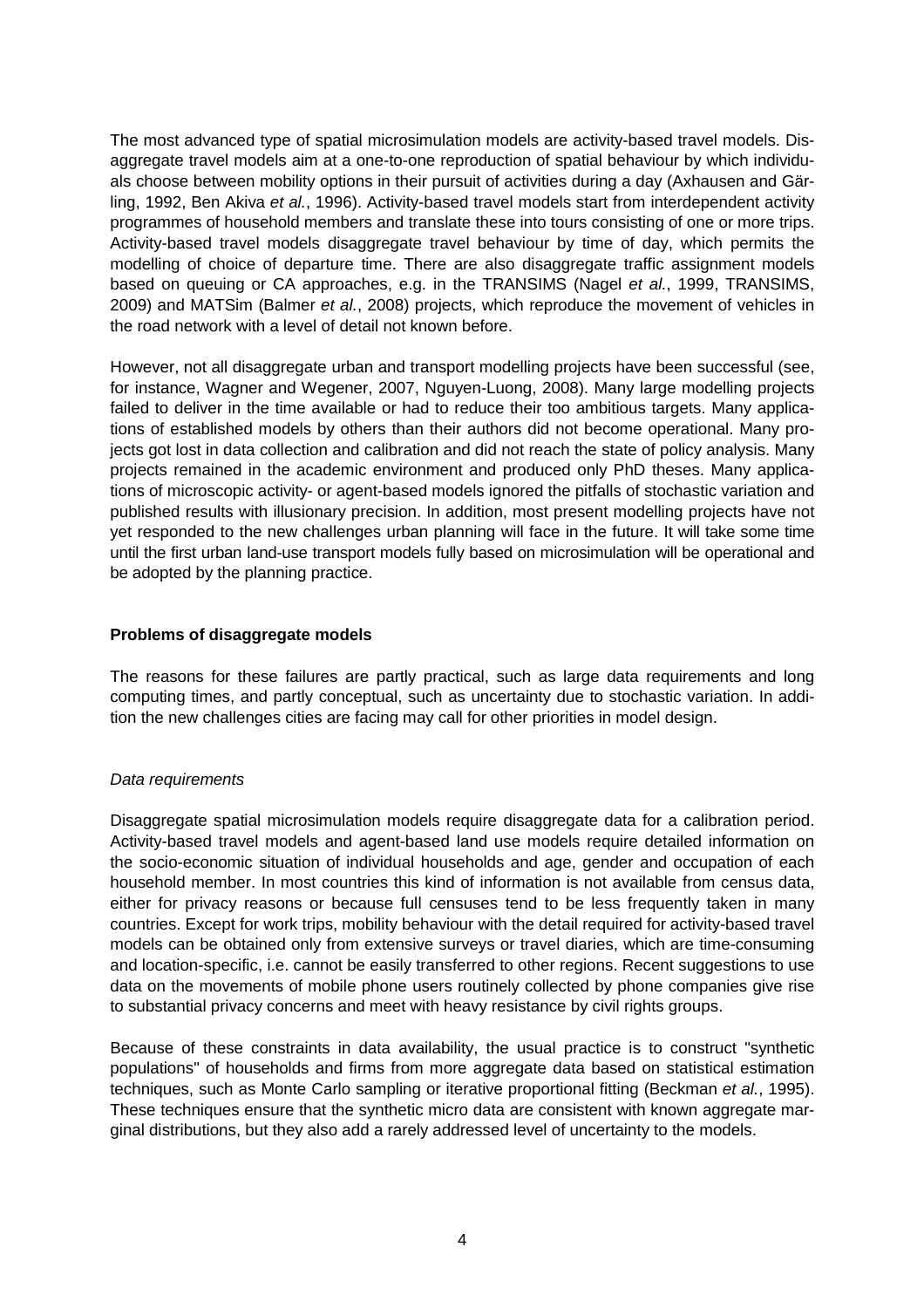On the positive side, detailed land use data are increasingly available from high-resolution GIS databases, which allow spatial disaggregation down to the parcel or grid cell level and geocoding of micro locations of households and trip destinations. Similarly, the coding of street networks has become easier by detailed GIS network databases.

# Computing time

The computing time for existing microsimulation models is measured in terms of weeks or days, not hours. Experience has shown that advances in computing speed have not led to shorter run times but to more sophisticated and hence more computation-intensive models. In particular activity-based travel models with their travel demand, shortest paths and assignment consume the most computing time (Wagner and Wegener, 2007). The situation gets worse in integrated landuse transport models in which the travel model has to be run several times for different years of the simulation, even if computing time is saved by starting from travel times and travel costs of the loaded network at the end of the previous period, or by running the travel model only every few simulation periods.

The long computing times have serious implications for calibration and application of the models. If in the calibration phase only few test runs of a model are possible, this reduces the number of sensitivity tests to check the plausibility of model behaviour. In the application phase microsimulation models are too slow to allow the examination of the large number of scenarios required for the identification of the best composition of integrated strategies or policy packages.

## Stochastic variation

In addition, there are serious conceptual problems of stability of microsimulation models due to stochastic variation. Stochastic variation, also called microsimulation or Monte Carlo error, is the variation in model results between simulation runs with different random number seeds.

The magnitude of stochastic variation is a function of the number of choices and the number of alternatives simulated. It is largest when a small number of agents chooses between a large number of alternatives, and it is smallest when the number of choices is large and the choice set is small. This is illustrated in Figure 1. The figure shows the results of the simulation of 10,000 (left) and 1,000 (right) choices (C) by agents, such as individuals or households, between 100 (top), 400 (centre) and 900 (bottom) alternatives (A), such as destinations or residential locations on a square grid of cells. In this demonstration example all locations are equally attractive, so the ideal allocation would be a flat distribution equal to the average number of choices per cell. The six surfaces show the variation of choices from that ideal distribution in the form of the standard deviation (SD) or average deviation from the mean of a representative simulation run; the surfaces would be different but similar for simulation runs with different random seeds.

It can be seen that the deviations due to stochastic noise quickly become larger if the number of agents becomes smaller or the number of alternatives becomes larger even in terms of standard deviation – the deviations of individual choices from the mean may be a multiple of the standard deviation. Whether this is acceptable depends on the purpose of the application. If the model is used primarily as a didactic tool to improve the understanding of the mechanisms of urban development, a deviation of, say, ten percent may be acceptable. If, however, the model is to support the choice between only marginally different planning alternatives, even a deviation of a few percent may make it impossible to reliably identify the best alternative.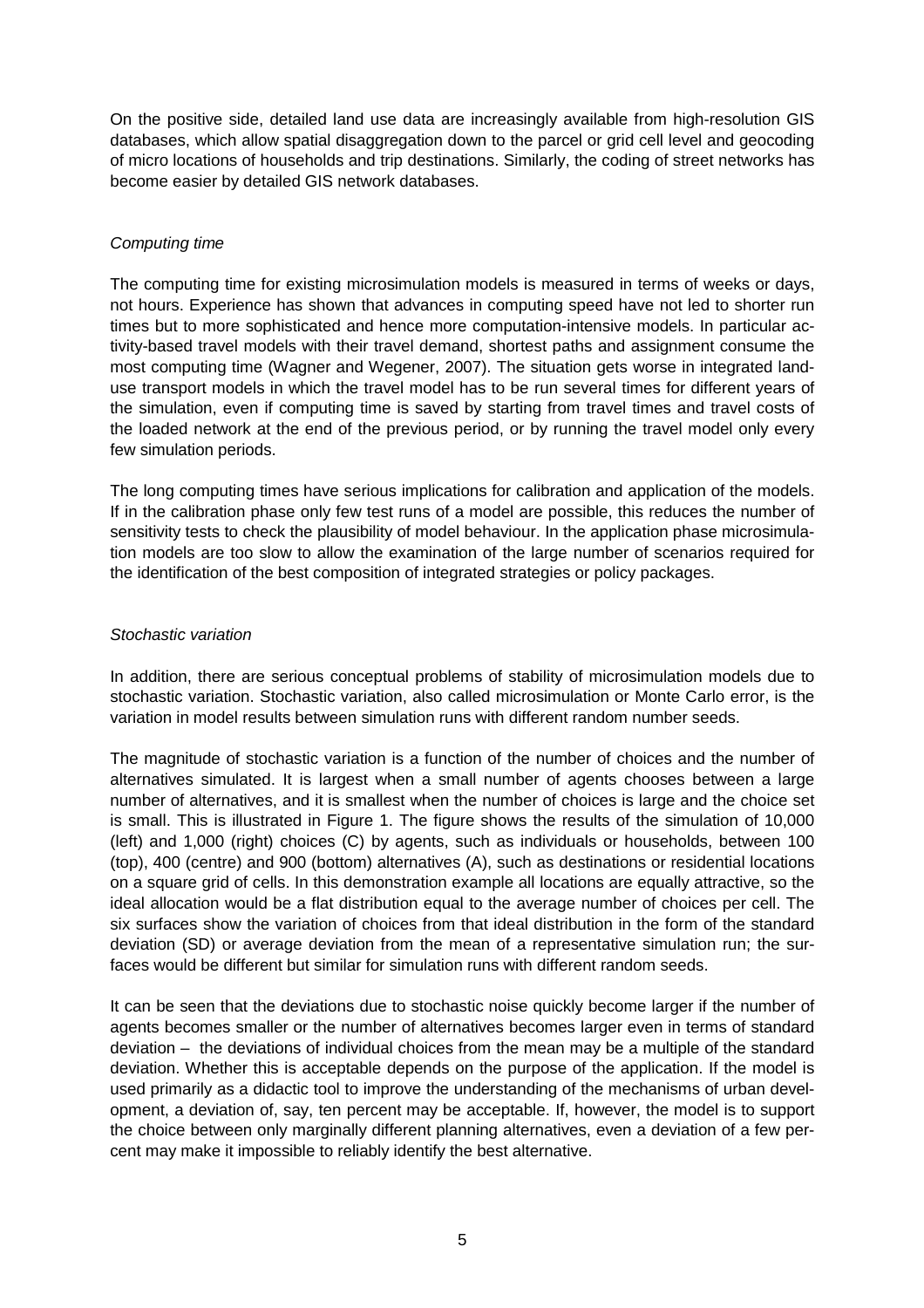

Figure 1. Stochastic variation expressed as standard deviation (SD) of different combinations of number of choices (C) and number of alternatives (A)

In most applications the number of agents (or choices) may be larger than in the demonstration examples of Figure 1, but so may be the number of alternatives. Therefore a larger range of combinations of numbers of choices and alternatives was tested. Figure 2 shows that, with some random noise, stochastic variation expressed as standard deviation from the ideal values is a function of the ratio of choices and alternatives or the average number of choices per alternative. If the stochastic noise is to be less than one percent, there must be 10,000 times as many choices as alternatives. Similar results were obtained when the alternatives differed in attractiveness and choices were made by logit discrete choice, unless very high beta values practically precluded any choice.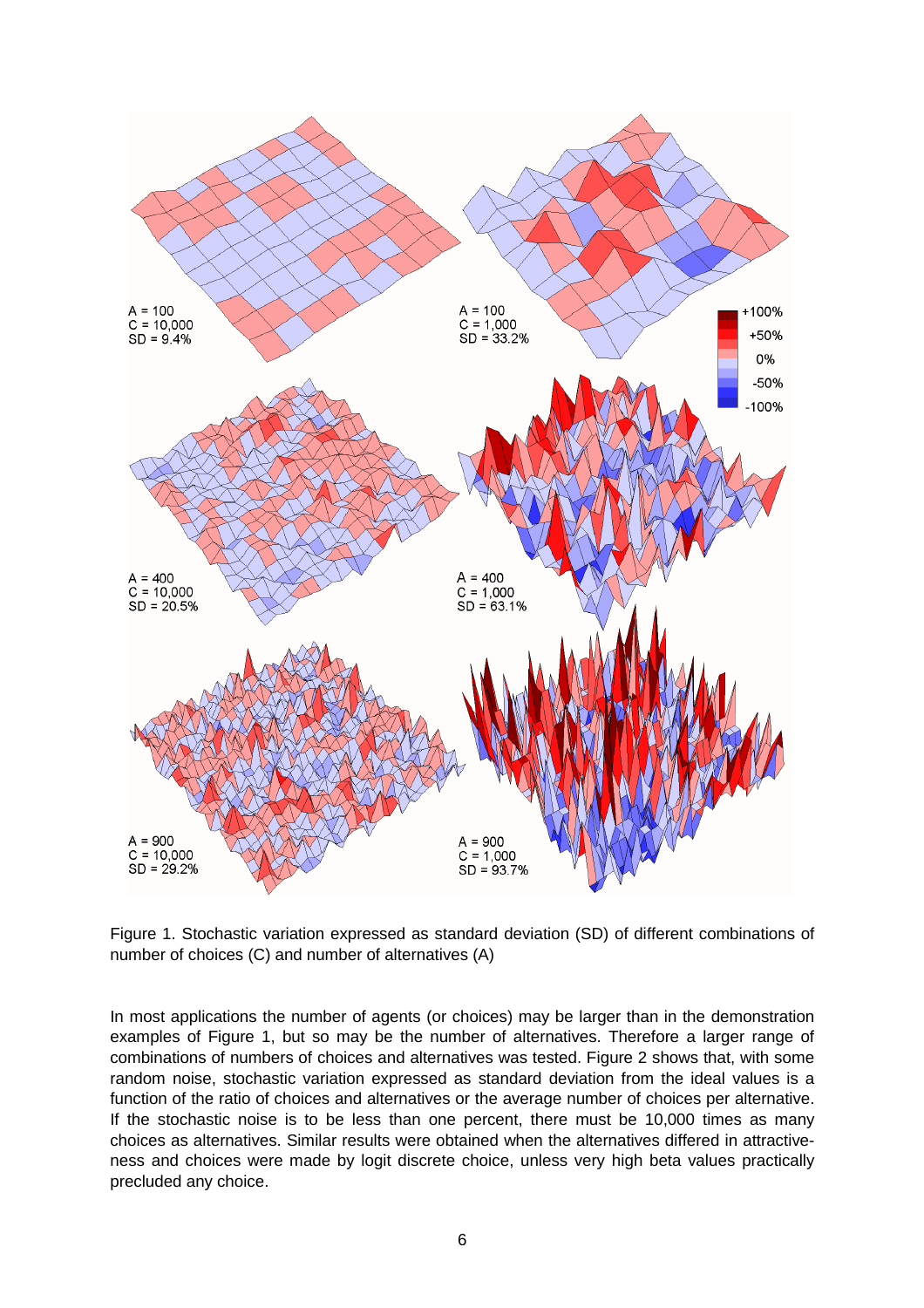

Figure 2. Stochastic variation as a function of choices and alternatives

These results are consistent with those of Moeckel (2007) who analysed the effects of stochastic variation in a microsimulation model of firm location. He ran the model fifteen times over 30 years with different random number seeds. When aggregated to five subregions, the rates of change of population differed by only a few percent, whereas the rates of change of employment varied by up to more than 100 percent or even changed in sign. The reason was that the microsimulation model processed 1.2 million households but only 80,000 firms. After similar tests with the microsimulation household location model SimDELTA, Feldman et al. (2007a) concluded that random variation resulting from the Monte Carlo simulation are overwhelming the systematic variations resulting from changes to the model inputs, and that even controlling the way in which random numbers are supplied to the model will not remove the need to carry out multiple runs. Also Ševcíková et al. (2007), running similar tests with UrbanSim yet using a different method, concluded that multiple runs are required to arrive at robust results. Veldhuisen et al. (2000), however, reported that in the activity-based travel model RAMBLAS the influence of Monte Carlo error on the aggregate results was negligible.

There are four methodological alternatives to deal with the problem of stochastic variation of microsimulation models:

- One way is to aggregate the results of microsimulation models to a higher level, i.e. from raster cells to zones, or from smaller to larger categories of households or firms. However, this defeats one of the main motivations for microsimulation, to get a more detailed picture and to overcome aggregation error.
- Another way is to artificially increase the number of choices simulated. This was done by Hunt et al. (2008) in their parcel-level simulation of developer actions in Baltimore. When calibrating the model they noted that the model missed the calibration targets for less-frequent land use transitions by up to a factor of five. They were able to reduce this deviation significantly by subdividing large parcels into smaller "pseudo-parcels" of 20x20 m size and aggregating the results to the original parcels thus increasing the number of choices simulated.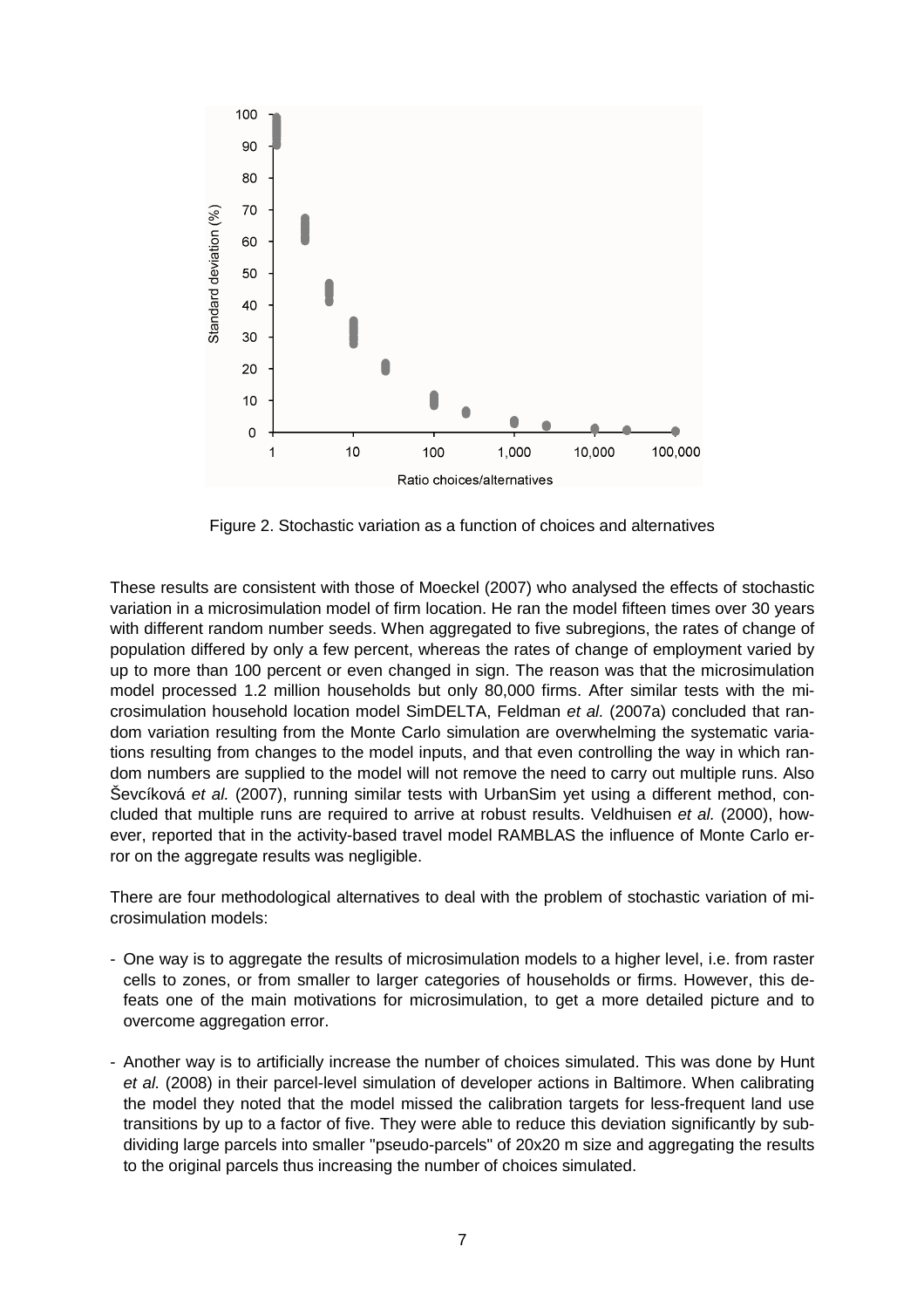- A third, and most often recommended, way to overcome the problems of stochastic variation of microsimulation models is to run the models several times with different random seeds and to average over the results of the different runs. The question is then what is the minimum number of runs required to come close enough to the true value of a certain result of interest. Castiglione et al. (2003) ran the San Francisco activity-based microsimulation travel model 100 times each with different random number seeds and found that the variability of the model results depended on the type of model (vehicle availability, tour generation, destination choice, mode choice) and the level of geographical detail (travel analysis zone, neighbourhood, county). They concluded that for county-wide results in general only one run may be sufficient but that at the TAZ level the minimum and maximum value for an individual run could be as much as 10% to 25% different from the mean of the 100 runs. The California Department of Transportation and the U.S. Federal Highway Administration, in their guidelines for applying traffic microsimulation modelling software (Dowling et al., 2002, Federal Highway Administration, 2004), advise how to calculate the necessary number of simulation runs for distinguishing between policy alternatives with a desired level of confidence. Depending on the minimum difference between the results of interest of the two alternatives to consider them different with a desired level of confidence, between four and 65 runs are required. If the minimum difference between the two alternatives is to be with 95% probability smaller than their standard deviation, twelve runs are needed.
- A fourth method is to explicitly recognise the stochastic nature of the results of microsimulation models and present them as such. This is particularly relevant for agent-based land use models such as the Environment Explorer which predicts land use transitions of grid cells by discrete land use categories (Engelen et al., 2003). In a recent application to the Netherlands the results were presented not as deterministic forecasts but as probabilities of development derived from multiple simulation runs (de Nijs, 2009). The question remains to what degree such probabilistic forecasts support the choice between different planning alternatives.

Given the already very long computation times of microsimulation transport and land use models, the need for multiple runs seems to be a serious impediment to their application in the planning practice. This may explain why many microsimulation projects have largely ignored the issue of stochastic variation and presented results with illusionary precision, such as high-resolution grid cell maps of projected land use distributions without reference to their stochastic nature.

#### New challenges

Beyond these technical difficulties, urban transport and land use models are facing new challenges that will have significant consequences for the questions to be answered by urban transport and land use models and hence for their design. Most experts agree that in the future the need to reduce greenhouse gas emissions and energy scarcity will make transport significantly more expensive. How will this affect mobility and location behaviour? Will distances travelled to workplaces, shops, services and leisure become shorter? Will activities at distant locations be given up or be replaced by telecommunication and so reduce the number of trips? Will there be a renaissance of public transport, walking and cycling? Will suburbanisation be halted or even reversed? Will greenfield shopping centres be abandoned for local shops? What will be the impacts on equity? Will there be a social divide between those who can maintain their mobility and those who must give up their cars?

Many present transport and land use models are unable to answer such questions. Many travel models used in the planning practice cannot model the impacts of significant energy price increases either because they do not consider travel cost in their trip distribution or modal split models of, if they do, work with elasticities estimated in times of cheap energy and so are likely to underestimate the impacts of higher transport costs. Many models assume fixed trip rates and so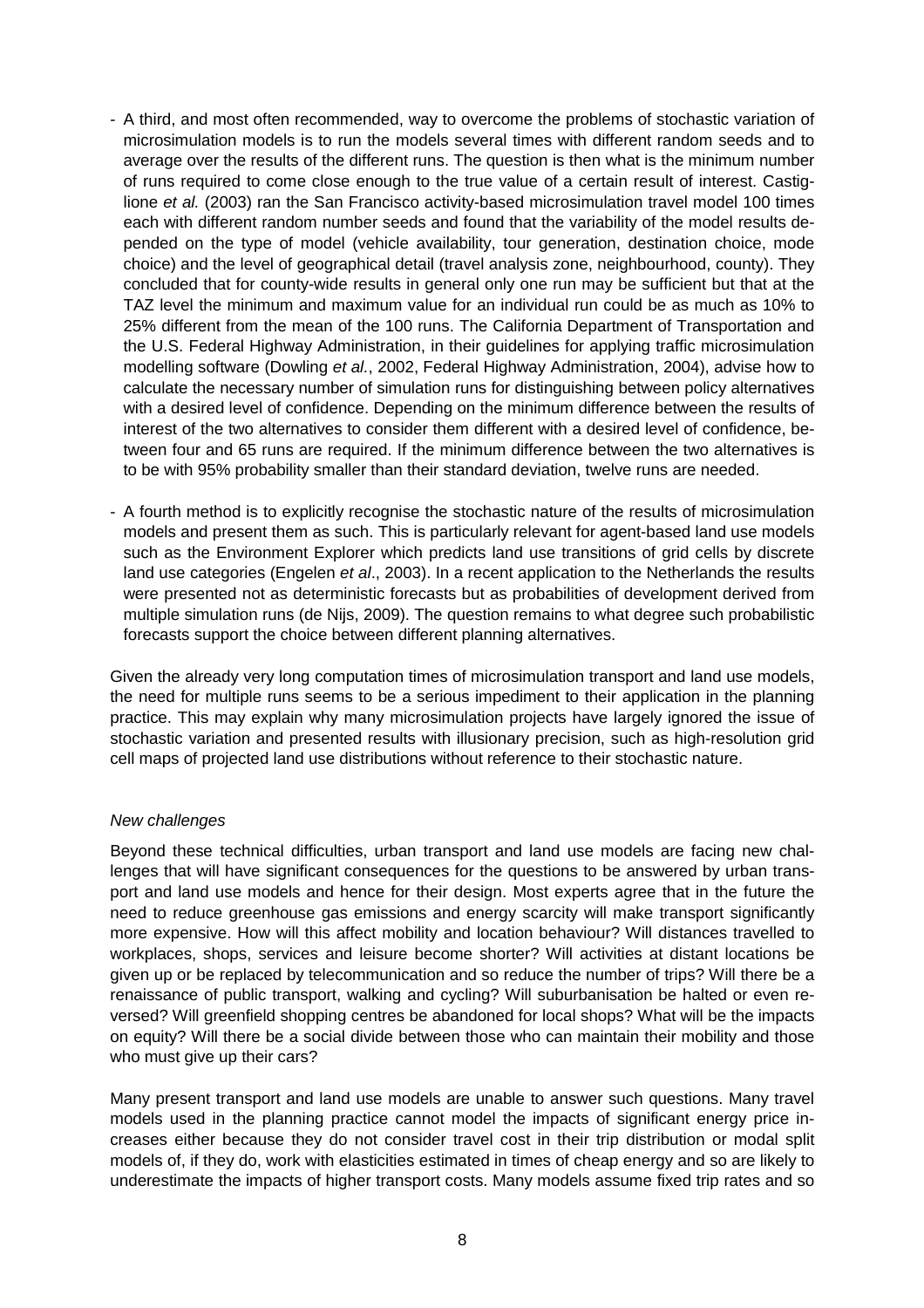are unable to predict induced or suppressed travel demand due to travel cost changes. Only very few travel models (e.g. Arentze et al., 2008, Ettema et al., 2009) relate travel costs to household budgets for housing, transport and other expenditures, although these represent ultimate constraints on car ownership and mobility in case of significant travel cost increases. Many travel models do not model car ownership as a function of household travel budgets.

Many transport and land use models are also unable to forecast the impacts of future urban policy responses to climate change and energy scarcity, such as carbon taxes and emission trading, enforcement of anti-sprawl legislation, redirection of transport investment to public transport and transport demand management through road pricing or parking fees or promotion of alternative vehicles or fuels, or policies to cope with new types of social conflict, such as compensation of groups/communities most affected by transport cost increases and the provision of minimum standards of access to basic services and participation in social and cultural life, in particular in low-density suburban and rural areas.

What will be the implications of higher travel costs for the macro-micro debate? If mobility becomes more expensive, urban location and mobility decisions will depend less on individual life styles and preferences but more on basic needs and constraints. Individual life styles will become less diversified and mobility and location behaviour less heterogeneous. If the ranges of options to choose from are constrained by powerful restrictions, choice sets will become smaller and choices more predictable. This will make forecasting easier. Bit it will also weaken the reasons for applying microscopic activity-based or agent-based models.

### **How much micro is enough?**

Despite these problems, microsimulation modellers today engage in ever more ambitious plans to further raise the complexity and spatial resolution of their models. The common belief among most microsimulation modellers seems to be: the more micro the better. This is the dream of the one-to-one Spitfire:

"Simplifying assumptions are not an excrescence on model-building; they are its essence. Lewis Carroll once remarked that a map on the scale of one-to-one would serve no purpose. And the philosopher of science Russell Hanson noted that if you progressed from a five-inch balsa wood model of a Spitfire air plane to a 15-inch model without moving parts, to a half-scale model, to a full-size entirely accurate one, you would end up not with a model of a Spitfire but with a Spitfire."

Robert M. Solow (1973, 276)

There seems to be little consideration of the benefits and costs of microsimulation: Where is microsimulation really needed? What is the price for microsimulation? Would a more aggregate model do? For spatial planning models, the answer to these questions depends on the planning task at hand. For instance, for modelling the impacts of transport on land use, much simpler travel models are sufficient to calculate the travel times and travel costs or accessibility indicators used in the land use allocation models.

The conclusion is that under constraints of data collection, computing time and stochastic variation there is for each planning problem an optimum level of conceptual, spatial and temporal model resolution. That optimum is a resolution sufficiently detailed for the planning task at hand and at the same time sufficiently robust, i.e. not distorted by natural randomness or stochastic variation. However, there has been only little research on how much detail and how much robustness of urban models is required. This suggests to work towards a theory of balanced multi-level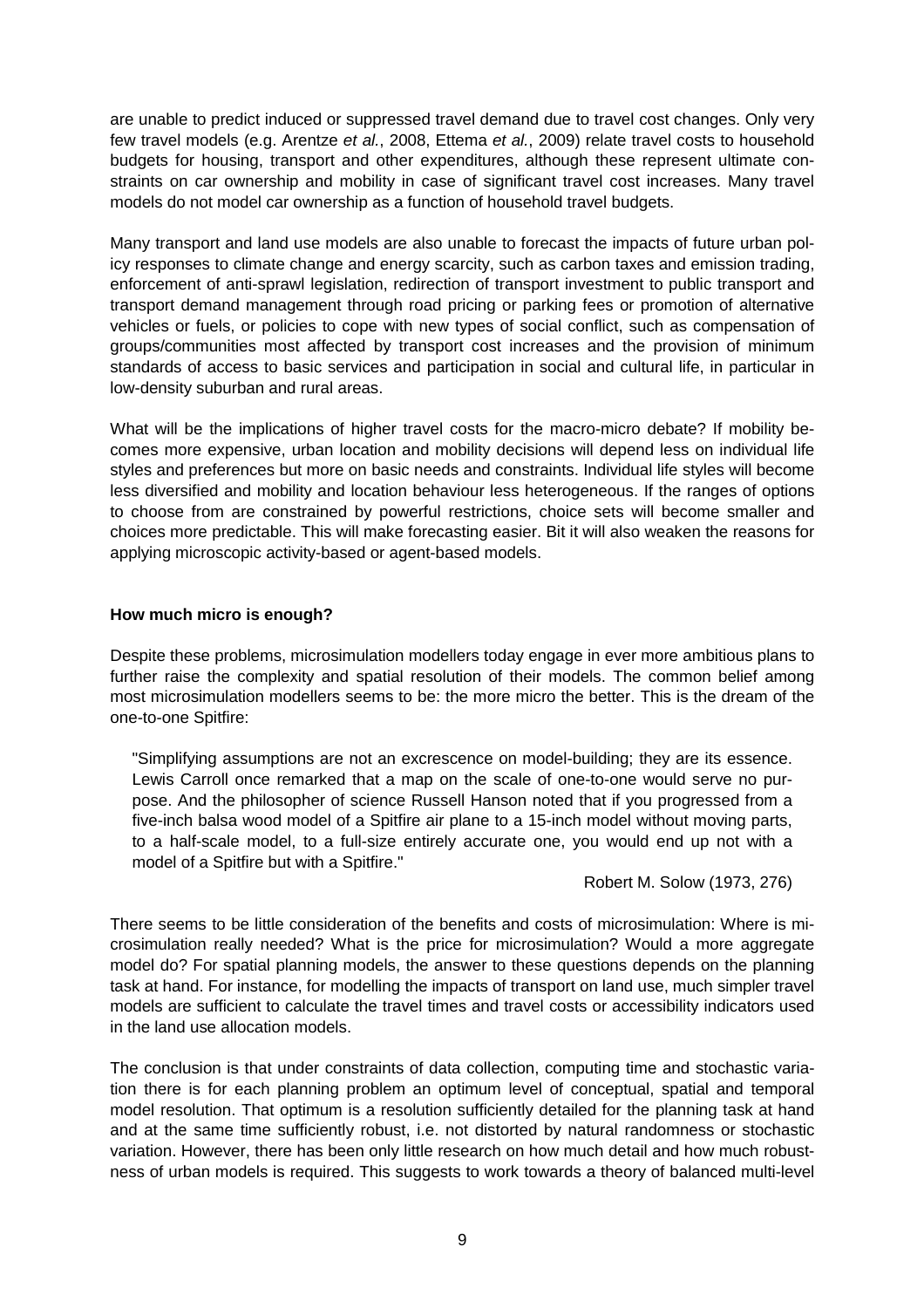urban models which are as complex as necessary and, to quote Albert Einstein (1934), as simple as possible but no simpler. Future urban models will be modular and multi-level in scope, space and time.

# **Multi-level modelling: the Dortmund example**

As an example of a multi-level urban model the multi-level model system developed at the Institute of Spatial Planning of the University of Dortmund and applied in many European and national projects, such as PROPOLIS (Lautso et al., 2004) and STEPs (Fiorello et al., 2006), will be briefly presented. After its experience with the full-scale microsimulation urban transport and land use model ILUMASS (Beckmann et al., 2007), the project team concluded that because of the problems of data requirements, long computing times and stochastic variation discussed above, fullscale microsimulation urban transport and land use models are not a viable alternative for practical policy applications in the foreseeable future (Wagner and Wegener, 2007).

The model system consists of three spatial levels (Figure 3). The top level is the European level with 1,330 NUTS3 or equivalent regions in the European Union plus Norway, Switzerland and the West Balkan countries. The medium level is the urban region of Dortmund with 246 internal and 54 external zones. The lower level is the urban region subdivided into 209,000 grid cells of 100x100 m size. The relationship between the European and urban levels is called multi-level because the urban region is only a small part of Europe. The relationship between the zonal and grid-cell levels is called multi-scale as they differ only in spatial resolution.



Figure 3. The multi-level model system of the Dortmund urban region

At the European level the regional economic model SASI developed together with the Technical University of Vienna (Wegener and Bökemann, 1998, Wegener, 2008) is applied. The SASI model is a recursive simulation model of socio-economic development of regions in Europe subject to exogenous assumptions about the economic and demographic development of the European Union as a whole and transport infrastructure investments and other transport policies. It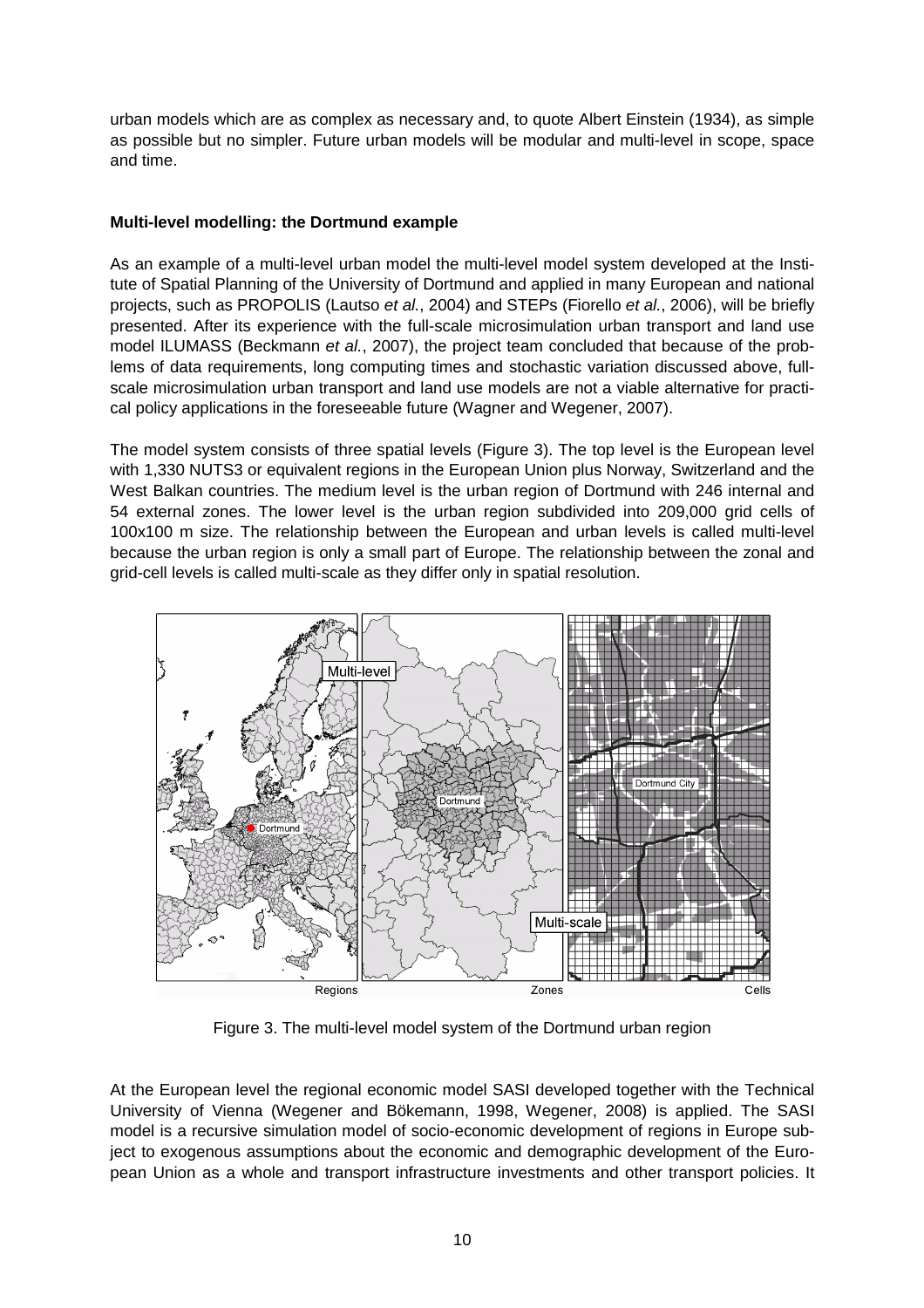differs from other regional economic models by modelling not only production (the demand side of regional labour markets) but also population (the supply side of regional labour markets). The SASI model has six forecasting submodels: (1) European developments, (2) regional accessibility, (3) regional gross domestic product, (4) regional employment, (5) regional population and (6) regional labour force. The model predicts for each year until 2030 for each region production and employment by economic sector, population, labour force and migration and attractiveness indicators, such as multimodal accessibility.

At the medium or zonal level the urban land-use transport model developed at the Institute of Spatial Planning of the University of Dortmund (IRPUD) is applied (Wegener, 2001). The IRPUD model has a modular structure and consists of six submodels operating in a recursive fashion on a common spatio-temporal database: (1) transport, (2) ageing, (3) public programmes, (4) private construction, (5) labour market and (6) housing market. The model predicts for each simulation period intraregional location decisions of industry, residential developers and households, the resulting migration and travel patterns, construction activity and land use and the impacts of public policies in the fields of industrial development, housing, public facilities and transport.

At the lowest or cell level, the Raster model developed in the PROPOLIS project (Spiekermann, 2003) calculates indicators for which a disaggregate treatment of space is required. In particular emission-exposure algorithms such as air dispersion, noise propagation, but also land coverage, landscape fragmentation and the exposure of population to pollutants and noise, require a higher spatial resolution than zones. The Raster model calculates emission indicators at source, such as  $CO<sub>2</sub>$ , NO<sub>x</sub>, particular matter (PM) or noise, and exposure indicators at destination, such as air quality or noise intrusion by affected population group as well as quality of life indicators, such as access to and fragmentation of open space.

Ideally, feedback between the three model levels should be both top down and bottom up. To date, only top-down effects have been implemented. The results of the SASI model serve as regional control totals for the IRPUD model, and the results of the IRPUD model are passed on to the Raster model for calculating environmental indicators. To implement feedback in the reverse direction, from cells to zones and from zones to regions in one integrated multi-level model, remains a challenge for future research (Spiekermann and Wegener, 2008).

The rationale behind the three-level organisation of the model system is that each modelled process is modelled at the appropriate spatial resolution. As noted above, the optimum spatial resolution is sufficiently detailed for the planning task at hand and at the same time sufficiently robust, i.e. not distorted by randomness or stochastic variation. This implies for the three model levels:

- (1) Regions. At the European scale regional economic development depends on location factors, such as economic structure, availability of skilled labour and business services and accessibility in Europe. Long-distance migration depends on job opportunities and legal, cultural and language barriers. All these variables can be measured at the regional scale..
- (2) Zones. At the intraregional scale local attributes become important. Location decisions of firms within a region depend on available land and accessibility to clients and important transport nodes, such as motorway exits and airports. Intraregional moves of households depend on housing supply, accessibility to workplaces and services and quality of life. In all these cases the relevant spatial units are neighbourhoods, not parcels or grid cells.
- (3) Grid cells. Only environmental impacts, such as air dispersion and noise propagation, require a higher spatial resolution.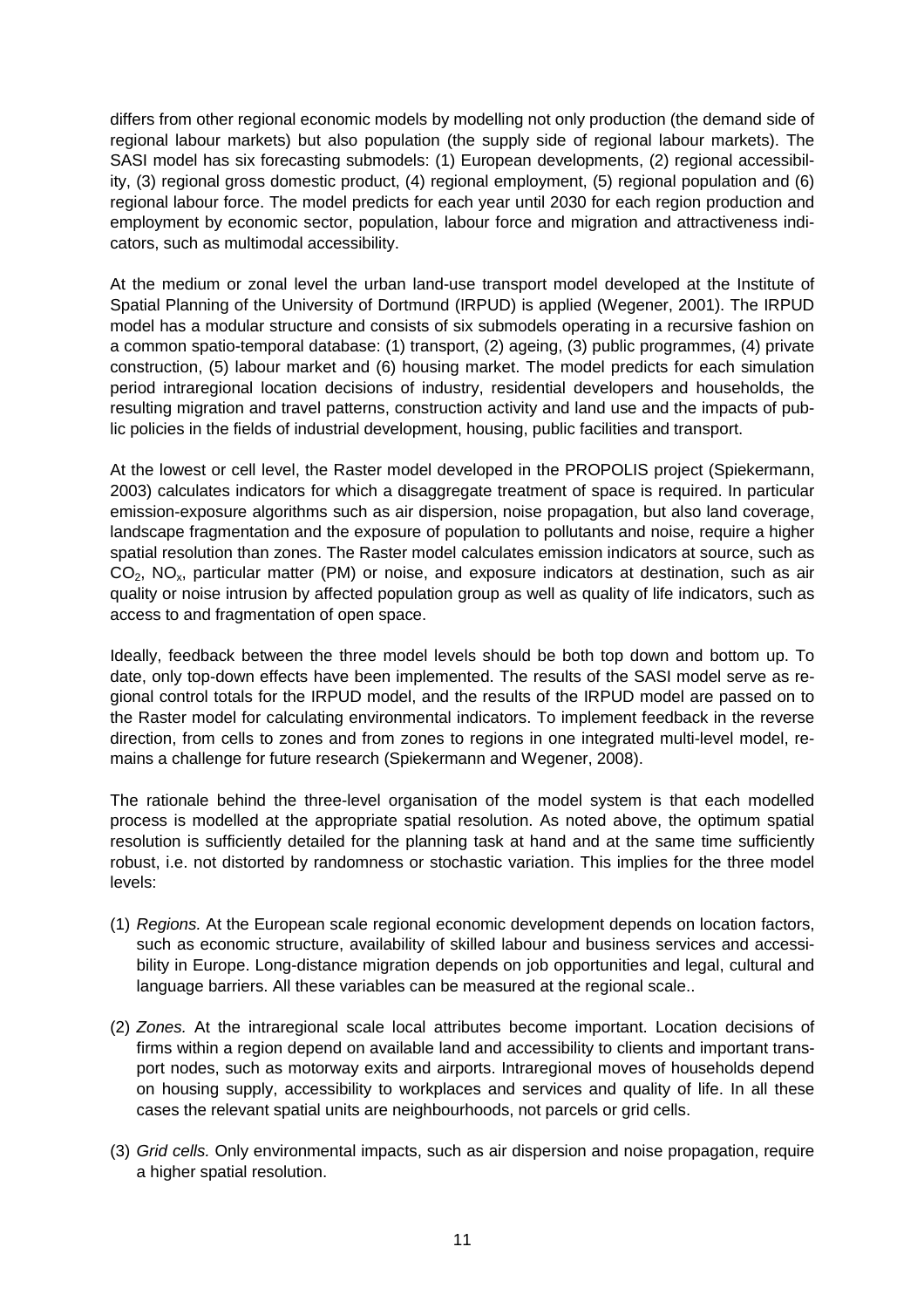The model system described may not yet fully meet all requirements of the ideal multi-level model but is a move in that direction. The experience with the model system has shown that models with the appropriate level of disaggregation above the microscopic level are sufficient to give meaningful answers to contemporary questions of spatial planning with manageable data requirements and computing times, strong theoretical foundations and policy-relevant results – even for a future that will be very different from today.

## **Conclusions**

The overall conclusion is that disaggregation has a price and that the principle "the more micro the better" may be misleading.

There are many good reasons to investigate human behaviour at the level of the individual to better understand the increasing diversity and heterogeneity of individual lifestyles, motivations, adaptation and learning and the complex patterns of social interactions and networks. This justifies microsimulation models as research tools, but for practical planning tasks they are no viable alternative to more aggregate models in the foreseeable future. There are practical limits to microsimulation, such as high costs of data acquisition and long computing times. There are ethical limits to collect detailed information about individual behaviour only for research. There are theoretical limits of calibration and validation of microsimulation models due to the stochastic variation of their results. These problems will be become more relevant as new challenges cities are facing, such as energy scarcity and climate change, will force modellers to focus more on basic needs and constraints and less on observed behaviour in times of cheap energy.

If urban modellers want to make relevant contributions to the solution of urgent contemporary problems of spatial planning, such as the necessary responses to climate change and energy scarcity, they will have to re-orient their attention from the diversity of individual life styles and preferences to the down-to-earth conditions of basic needs and constraints. Only then will they be able to competently and credibly inform the public about the risks of business-as-usual politics and what needs to be done to cope with the challenges of the future. The future of urban transport and land use modelling is therefore not refinement and detail but the identification of the appropriate level of conceptual, spatial and temporal resolution. The challenge is to develop a theory of balanced multi-level models which are as simple as possible but no simpler.

#### **References**

Alexander, J.C., Giesen, B., Münch, R. and Smelser, N.J. (Eds.) (1987) The Micro-Macro Link (Berkeley/Los Angeles/London: University of California Press).

Arentze, T.A., Ettema, D. and Timmermans, H.J.P. (2008) Incorporating time and money constraints in dynamic agent-based models of activity generation and time use: approach and illustration, Transportation Research C, 18, pp. 71-83.

Axhausen, K.W. and Gärling, T. (1992) Activity-based approaches to travel analysis: conceptual frameworks, models and research problems, Transport Reviews, 12, pp. 324-341.

Balmer, M., Meister, K., Rieser, K., Nagel, K. and Axhausen, K.W. (2008) Agent-based simulation of travel demand: Structural and computational performance of MATSim-T. Paper presented at the 2nd TRB Conference on Innovation in Travel Modeling, Portland, June 2008 http://www. matsim.org/node/179.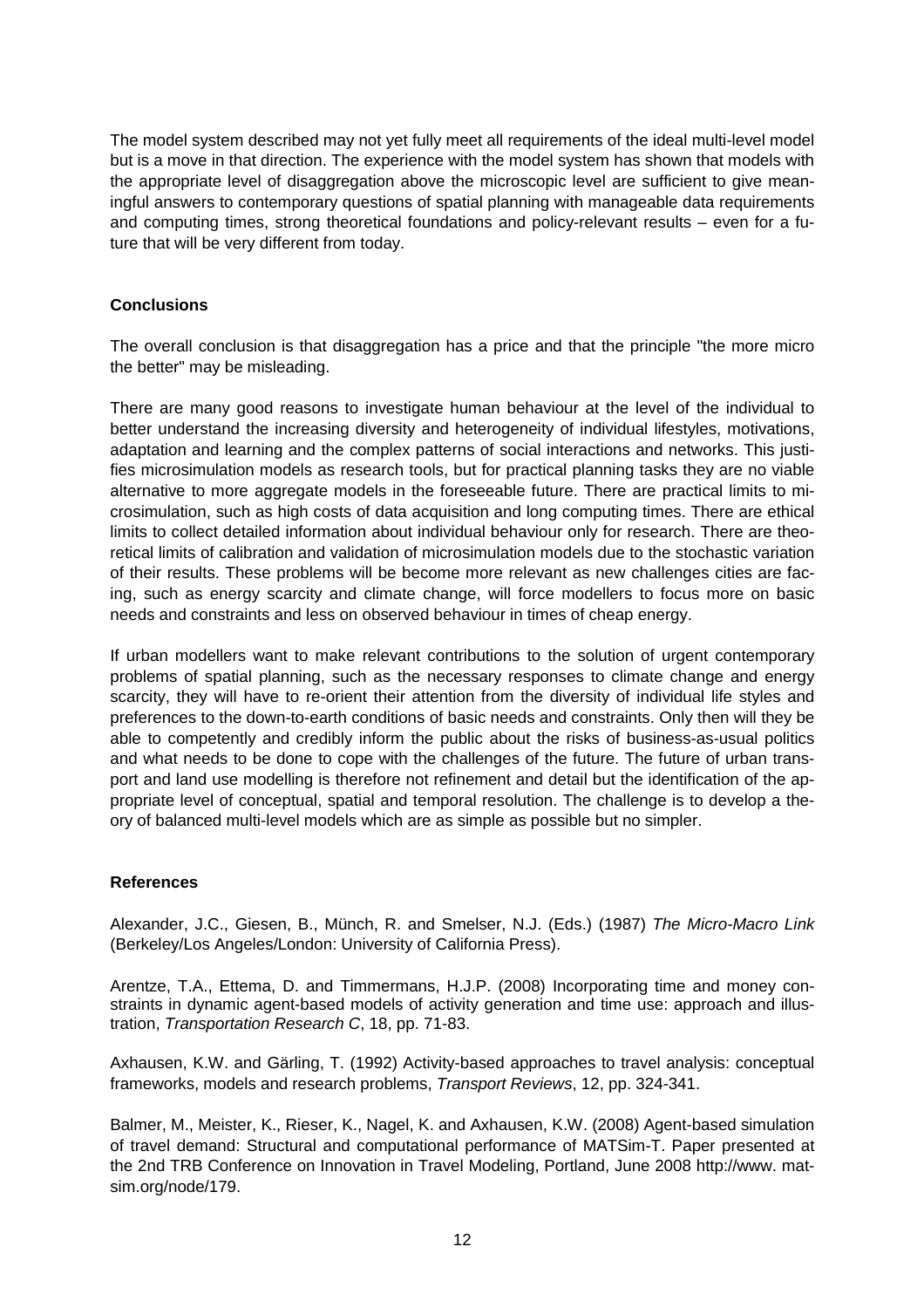Batty, M. (1997) Cellular automata and urban form: a primer, Journal of the American Planning Association, 63, pp. 264-274.

Batty, M. (2005) Cities and Complexity. Understanding Cities with Cellular Automata, Agent-Based Models and Fractals (Cambridge, MA/London: MIT Press).

Batty, M. and Xie, Y. (1994) From cells to cities, *Environment and Planning B: Planning and De*sign, 21, pp. 31-48.

Beckman, R.J., Baggerly, K.A. and McKay, M.D. (1995) Creating Synthetic Baseline Populations. LA-UR-95-1985 (Los Alamos, MN: Los Alamos National Laboratory).

Beckmann, K.J., Brüggemann, U., Gräfe, J., Huber, F., Meiners, H., Mieth, P., Moeckel, R., Mühlhans, H., Schaub, H., Schrader, R., Schürmann, C., Schwarze, B., Spiekermann, K., Strauch, D., Spahn, M., Wagner, P. and Wegener, M. (2007) ILUMASS: Integrated Land-Use Modelling and Transport System Simulation (Berlin: Deutsches Zentrum für Luft- und Raumfahrt) http://www.spiekermann-wegener.de/pro/pdf/ILUMASS\_Endbericht.pdf.

Ben-Akiva, M.E., Bowman, J.L. and Gopinath, D. (1996) Travel demand model system for the information era, Transportation, 23, pp. 241-166.

Castiglione, J., Freedman, J. and Bradley, M. (2003) Systematic investigation of variability due to random simulation error in an activity-based microsimulation forecasting model, Transportation Research, 1831, pp. 76-88.

Chapin, F.S. and Weiss S.F. (1968) A probabilistic model for residential growth. Transportation Research, **2**, 375-390.

Clarke, M. and Holm, E. (1987) Microsimulation methods in spatial analysis and planning, Geografiska Annaler, 69B, pp. 145-164.

Clarke, M., Keys, P. and Williams, H.C.W.L. (1980) Micro-Analysis and Simulation of Socio-Economic Systems: Progress and Prospects (Leeds: School of Geography, University of Leeds).

de la Barra, T. (1989) Integrated Land Use and Transport Modelling (Cambridge, UK: Cambridge University Press).

de Nijs, T.C.M. (2009) Future land-use in the Netherlands: Evaluation of the National Spatial Strategy. In: Geertman, S., Stillwell, J. (Eds.) Planning Support Systems: Best Practice and New Methods. pp. 52-67 (Hedielberg/Berlin/New York: Springer).

Dowling, R., Holland, J. and Huang, A. (2002) California Department of Transportation: Guidelines for Applying Traffic Microsimulation Software (Oakland, CA: Dowling Associates Inc. http:// www.ptvamerica.com/fileadmin/files\_ptvamerica.com/library/Caltrans/Microsimapps/2002.pdf.

Echenique, M.H., Flowerdew, A.D.J., Hunt, J.D., Mayo, T.R., Skidmore, I.J. and Simmonds, D.C. (1990) The MEPLAN models of Bilbao, Leeds and Dortmund, Transport Reviews, 10, pp. 309-322.

Einstein, A. (1934) On the method of theoretical physics. Philosophy of Science, 1, pp. 163-169.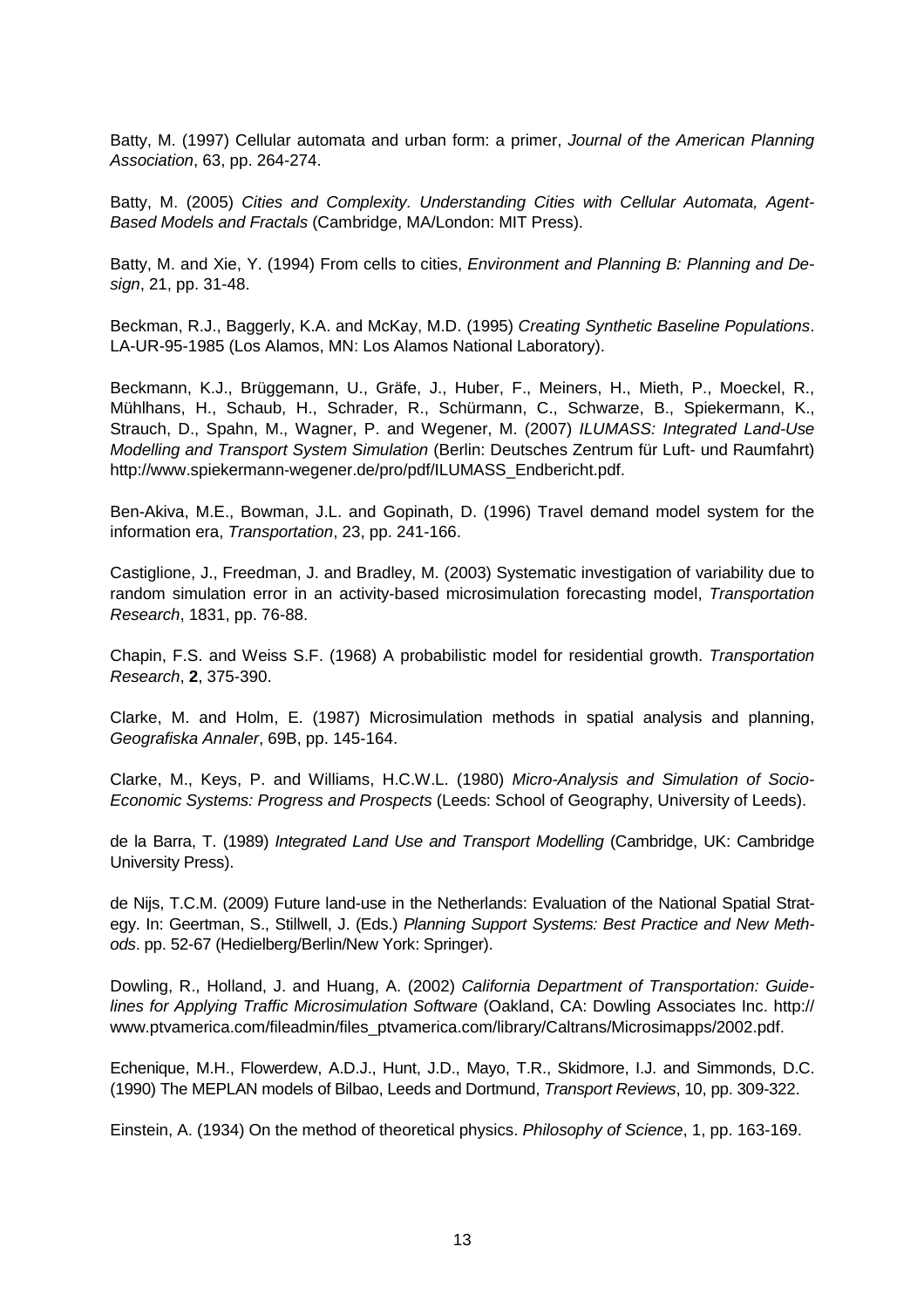Engelen, G., White, R. and De Nijs, T. (2003) Environment Explorer: Spatial Support System for the Integrated Assessment of Socio-Economic and Environmental Policies in the Netherlands. Integrated Assessment, 4, pp. 97-105.

Ettema, D., Arentze, T. and Timmermans, H.J.P. (2009) Money talks: developing activity generation models based on time and money allocation. Paper presented at the International Choice Modelling Conference, Harrogate, UK.

Ettema, D., de Jong, K., Timmermans, H.J.P. and Bakema, A. (2007) PUMA: Multiagent modelling of urban systems. In: Koomen, E., Stillwell, J., Bakema, A. and Scholten, H.J. (Eds.) Modelling Land-Use Change: Progress and Applications. The Geojournal Library 90, pp. 237-258 (Amsterdam: Springer Netherlands)

Federal Highway Administration (2004) Traffic Analysis Toolbox. Vol. III: Guidelines for Applying Traffic Microsimulation Software. Appendix E: Hypothesis Testing of Alternatives (Washington, DC: US. Department of Transportation) http://ops.fhwa.dot.gov/trafficanalysistools/tat\_vol3/.

Ferrand, N. (2000) Multi-reactive agents paradigm for spatial modelling. In: Fotheringham, A.S., Wegener, M. (Eds.) Spatial Models and GIS: New Potential and New Models, pp. 176-184 (London: Taylor & Francis).

Feldman, O., Simmonds, D. and Richmond, E. (2007a) Household Location Modelling: Final Report. Part 1: Model Design. Report for the Department for Transport (Cambridge: David Simmonds Consultancy) http://www.dft.gov.uk/pgr/ economics/rdg/hlm/modeldesign.pdf.

Feldman, O., Simmonds, D., Zachariadis, V., Mackett, R., Bosredon, M., Richmond, E and Nicoll, J. (2007b) SimDELTA – a microsimulation approach to household location modelling. Paper presented at the 11th World Conference on Transport Research, University of California at Berkeley http://www.davidsimmonds.com/index.php?action=download\_resource&id=35&module=resource smodule&src=%40random47835850b71f0.

Fiorello, D., Huismans, G., López, E., Marques, C., Steenberghen, T., Wegener, M. and Zografos, G. (2006) Transport Strategies under the Scarcity of Energy Supply. Final Report of the EU project "STEPs – Scenarios for the Transport and Energy Supply and their Potential Effects", edited by A. Monzon and A. Nuijten. (Den Haag: Buck Consultants) http://www.steps-eu.com/ reports.htm.

Geraldes, P., Echenique, M.H. and Williams, I.N. (1978) A spatial economic model for Bilbao, Proceedings of the PTRC Summer Annual Meeting, pp. 75-94 (London: PTRC).

Goldner, W. (1971) The Lowry model heritage. Journal of the American Institute of Planners, 37, pp. 100-110.

Hägerstrand T. (1968) Innovation Diffusion as Spatial Process (Chicago: University of Chicago Press).

Hayashi, Y. and Tomita, Y. (1989) A micro-analytic residential mobility model for assessing the effects of transport improvement. In: Transport Policy, Management and Technology – Towards 2001, Selected Proceedings of the Fifth World Conference on Transport Research, pp. 91-105 (Yokohama/Ventura, CA: Western Periodicals).

Hunt, J.D., Abraham, J.E., De Silva, D., Zhong, M., Bridges, J. and Mysko, J. (2008) Developing and applying a parcel-level simulation of developer actions in Baltimore. Proceedings of the 87th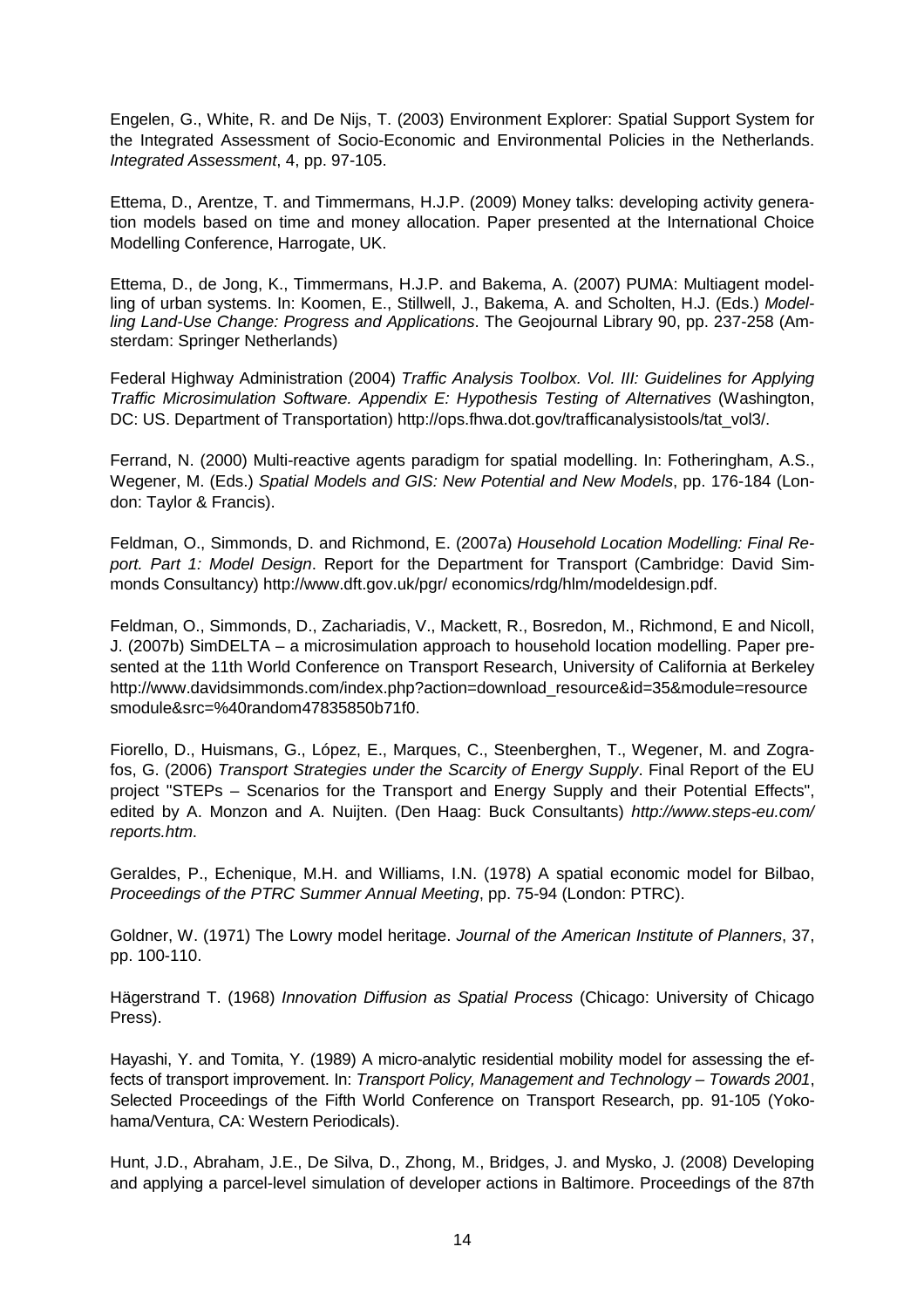Annual Meeting of the Transportation Research Board, Washington, DC, January 2008 http:// v8nu74s71s31g374r7ssn017uloss3c1vr3s.unbf.ca/~ming/document/Baltimore.pdf.

Kain, J.F. and Apgar, W.C. Jr. (1985) Housing and Neighborhood Dynamics: A Simulation Study. (Cambridge, MA: Harvard University Press).

Kreibich, V. (1979) Modelling car availability, modal split, and trip distribution by Monte Carlo simulation: a short way to integrated models, Transportation, 8, pp. 153-166.

Landis, J.D. (1994) The California Urban Futures Model: a new generation of metropolitan simulation models, Environment and Planning B: Planning and Design, 21, pp. 399-422.

Landis, J.D. and Zhang, M. (1998a) The second generation of the California urban futures model. Part 1: Model logic and theory, *Environment and Planning B: Planning and Design, 25, pp. 657-*666.

Landis, J.D. and Zhang, M. (1998b) The second generation of the California urban futures model. Part 2: Specification and calibration results of the land-use change submodel. *Environment and* Planning B: Planning and Design, 25, pp. 795-824.

Lautso, K., Spiekermann, K., Wegener, M., Sheppard, I., Steadman, P., Martino, A., Domingo, R. and Gayda, S. (2004) PROPOLIS: Planning and Research of Policies for Land Use and Transport for Increasing Urban Sustainability. PROPOLIS Final Report (Helsinki: LT Consultants) http://www1. wspgroup.fi/lt/propolis.

Lee, D.B. (1973) Requiem for large-scale models, Journal of the American Institute of Planners 39, pp. 163-178.

Lenntorp, B. (1976) Paths in Time-Space Environment: A Time Geographic Study of Possibilities of Individuals. Lund Studies in Geography 44 (Lund: Department of Geography, Royal University of Lund).

Lowry, I.S. (1964) A Model of Metropolis. RM-4035-RC (Santa Monica, CA: Rand Corporation).

Mackett, R.L. (1983) The Leeds Integrated Land-Use Transport Model (LILT). Supplementary Report SR 805 (Crowthorne, Berkshire: Transport and Road Research Laboratory).

Mackett, R.L. (1985) Micro-analytical simulation of locational and travel behaviour. In: Proceedings of the PTRC Summer Annual Meeting, pp. 175-188 (London: PTRC).

Mackett, R.L. (1990) Comparative analysis of modelling land-use transport interaction at the micro and macro levels, Environment and Planning A, 22, pp. 459-75.

Marshall, S., Banister, D. (Eds.) (2007) Land Use and Transport: European Research towards Integrated Policies (Amsterdam/London: Elsevier).

Miller, E.J. and Salvini, P.A. (2001) The Integrated Land Use, Transportation, Environment (ILUTE) Microsimulation Modelling system: Description and current status. In: Hensher, D.A. (Eds.) The Leading Edge in Travel Behaviour Research. Selected Papers from the 9th International Association for Travel Behaviour Research Conference, Gold Coast, Queensland, Australia.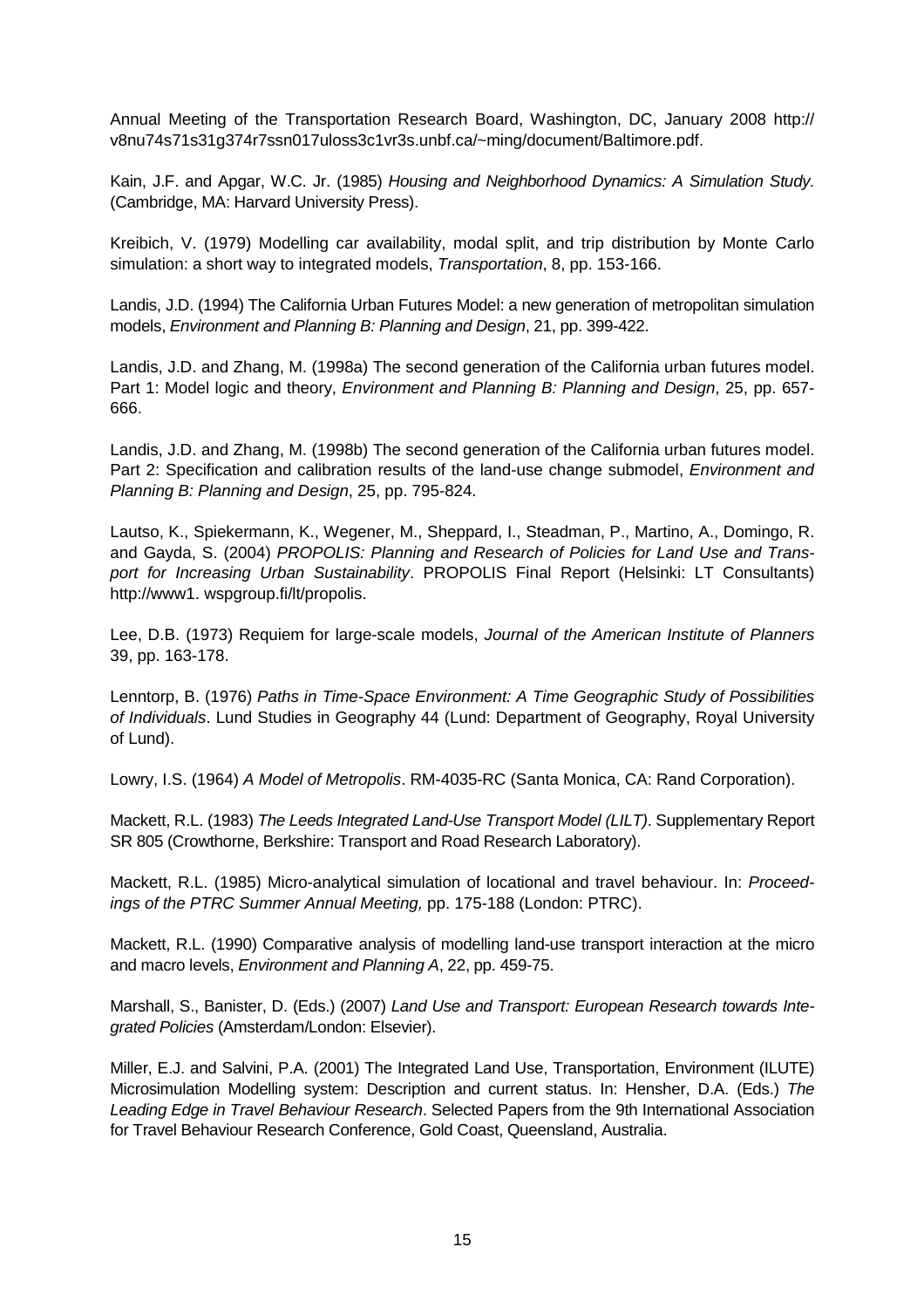Moeckel, R. (2007) Business Location Decisions and Urban Sprawl: A Microsimulation of Business Relocation and Firmography. Dortmunder Beiträge zur Raumplanung 126 (Dortmund: Institute of Spatial Planning, University of Dortmund).

Nagel, K., Beckman, R.J. and Barrett, C.L. (1999) TRANSIMS for Transportation Planning, LA-UR 98-4389 (Los Alamos, NM: Los Alamos National Laboratory).

Nguyen-Luong, D. (2008) An integrated land-use transport model for the Paris Region (SIMAU-RIF): Ten lessons learned after four years of development. (Paris: IAURIF) http://mit.edu/11.521/ proj08/readings/D\_Mes\_documentsDNLpredit3ERSA\_2008article\_SIMAURIF\_10\_lessons.pdf.

Orcutt, G., Greenberger, M., Rivlin, A. and Korbel, J. (1961) Microanalysis of Socioeconomic Systems: A Simulation Study (New York: Harper and Row).

Poeck, M. and Zumkeller, D. (1976) Die Anwendung einer maßnahmenempfindlichen Prognosemethode am Beispiel des Großraums Nürnberg. Proceedings of the DVWG Workshop "Policy Sensitive Models", Gießen.

Putman, S.H. (1983) Integrated Urban Models: Policy Analysis of Transportation and Land Use (London: Pion).

Putman, S.H. (1991) Integrated Urban Models 2. New Research and Applications of Optimization and Dynamics (London: Pion).

Salomon, I., Waddell, P., Wegener, M. (2002) Sustainable life styles? microsimulation of household formation, housing choice and travel behaviour. In: Black, W.R., Nijkamp, P. (Eds.) Social Change and Sustainable Transport. (Bloomington, IN: Indiana University Press), pp. 125-131.

Schelling, T.C. (1978) Micromotives and Macrobehaviour (New York/London: W.W. Norton & Company).

Ševcíková, H., Raftery, A. and Waddell, P. (2007) Assessing uncertainty in urban simulations using Bayesian melding, Transportation Research B, 41(6), pp. 652-659. http://www.urbansim. org/pub/Research/ResearchPapers/BMinUrbansim\_TRB.pdf.

Simmonds, D (1999) The design of the DELTA land-use modelling package, Environment and Planning B: Planning and Design, 26, pp. 665-684.

Solow, R.M. (1973) Rejoinder to 'A comment on some uses of mathematical models in urban economics', Urban Studies, 10, p. 267.

Spiekermann, K. (2003) The PROPOLIS Raster Module. Deliverable D4 of PROPOLIS (Dortmund: Spiekermann & Wegener Urban and Regional Research) http://www.spiekermannwegener.de/pro/pdf/PROPOLIS\_D4.pdf.

Spiekermann, K. and Wegener, M. (2008) Environmental feedback in urban models, International Journal of Sustainable Transport, 2, pp. 41-57.

TRANSIMS (2009) http://tmip.fhwa.dot.gov/community/user\_groups/transims.